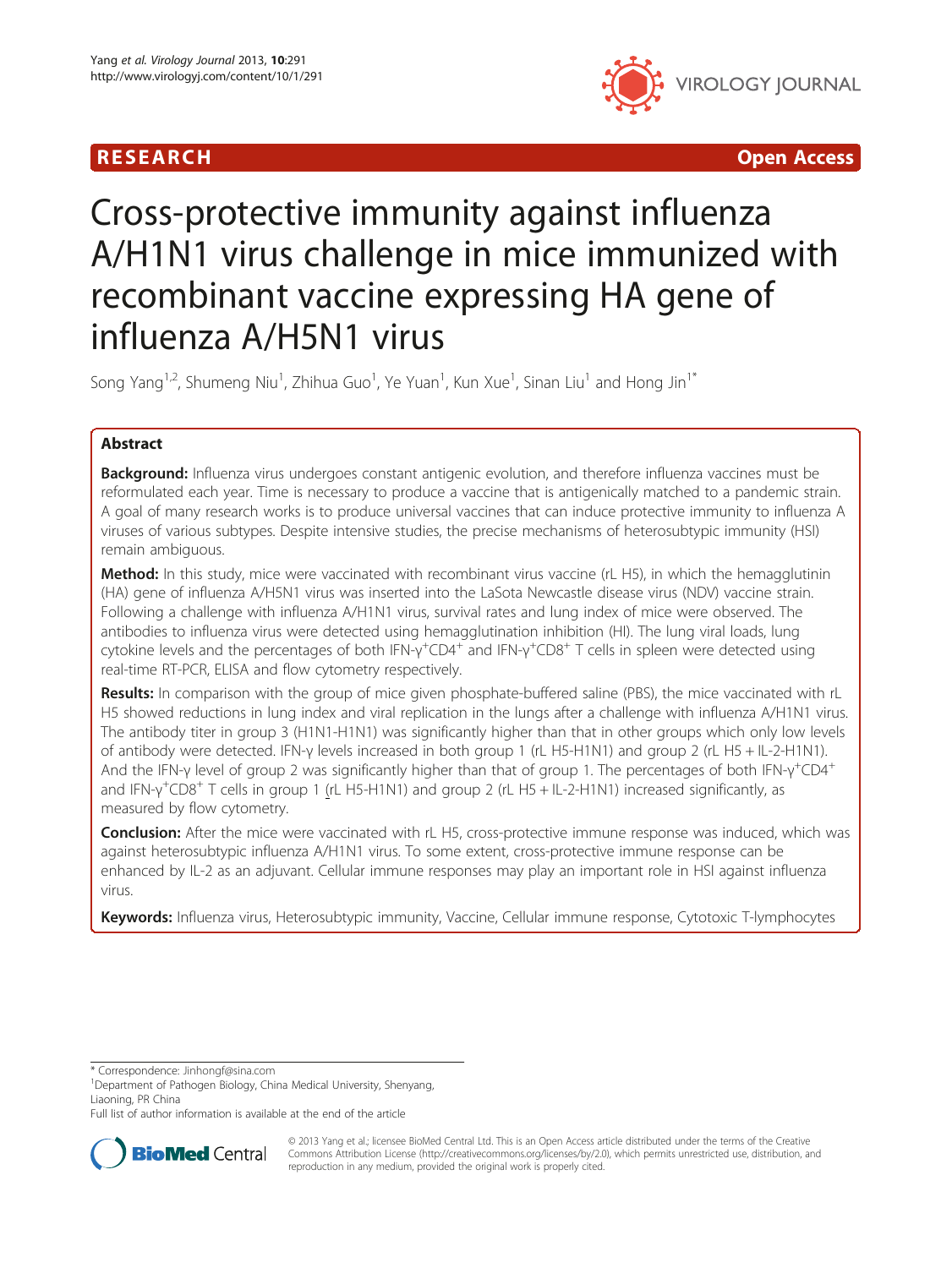# Introduction

Influenza A virus (IAV), a member of the Orthomyxoviridae family, possesses a negative strand RNA genome made up of eight gene segments. Based on surface proteins hemagglutinin (HA) and neuraminidase (NA), IAV are classified 17 HA and 10 NA subtypes [\[1,2\]](#page-6-0). Influenza virus undergoes rapid antigenic evolution by accumulation of mutations and through genetic reassortments of segments.

IAV causes frequent epidemics, occasional pandemics and yearly seasonal outbreaks in humans, resulting in significant morbidity and mortality worldwide [\[3-5](#page-6-0)]. Vaccination has been one of the most effective means of protection against IAV. Due to the constant antigenic evolution of IAV, influenza vaccines must be reformulated each year. Although these vaccines are efficacious, they arrive late and after the peak of a pandemic. Therefore, we wish to investigate universal vaccines that can induce protective immunity to IAV of various subtypes [\[6](#page-6-0)]. Heterosubtypic immunity (HSI) is the basis of creating universal influenza vaccines. Evidence supports that cytokines and T cell responses play crucial roles in HSI to influenza virus [[7,8](#page-6-0)]. Despite intensive studies, the precise mechanisms of HSI remain ambiguous.

In this study, mice were vaccinated with recombinant virus vaccine (rL H5), in which the HA gene of influenza A/H5N1 virus was inserted into LaSota Newcastle disease virus (NDV) vaccine strain. The mice were then challenged with influenza A/H1N1 virus. Furthermore, we co-administered intraperitoneally recombinant murine interleukin-2 (rIL-2) with the rL H5 to enhance HSI. We found that vaccination with rL H5 provided crossprotection against a lethal challenge with an antigenically distinct influenza A/H1N1 virus and produced significant changes in the levels of some cytokines and the percentages of both IFN- $\gamma$ <sup>+</sup>CD4<sup>+</sup> and IFN- $\gamma$ <sup>+</sup>CD8<sup>+</sup> T cells in lung and spleen. We also found that rIL-2 coadministered with the rL H5 could increase the survival rate of mice, reduce viral replication in lung and improve the IFN-γ production.

# Results

# Clinical outcome and lung index following influenza A/H1N1 virus infection

To determine whether primary immunization with the rL H5 vaccine can protect against a subsequent infection with heterosubtypic influenza virus, female 6–8 weeksold C57BL/6 mice were immunized with the rL H5 vaccine and infected with influenza A/H1N1 virus with or without IL-2. The mice were monitored for body weight loss and survival rates.

The mice in group 2 (rL  $H5 + IL-2-H1N1$ ) and group 3 (H1N1-H1N1) all survived after infection. The survival rate of mice in group 1 (rL H5-H1N1) was 58% at day

14 post-infection (p.i.). The mice in group 4 (PBS-H1N1) were all dead at day 7 p.i. (Figure [1](#page-2-0)A). The survival rate of group 2 (rL  $H5 + IL-2-H1N1$ ) was higher than the survival rate of group 1 (rL H5-H1N1). Mice vaccinated with NDV were all dead at day 7 p.i. (data not shown). These results demonstrated that there was cross-protection between the H5 and H1 subtypes of influenza virus and that IL-2 as adjuvant could increase the survival rate of mice. NDV and IAV had not cross-protection.

The low lung index correlated well with strong protection during IAV infection. The lung index of group 1 (rL H5-H1N1) was 0.87%, group 2 (rL H5 + IL-2-H1N1) was 0.74%, and group 4 (PBS-H1N1) was 1.51% at day 7 p.i.. The lung indexes of group 1 and group 2 were lower than in group 4 at day 7 p.i.  $(P < 0.05)$  (Figure [1](#page-2-0)B). These data showed that rL H5 vaccine could prevent the mice from weights loss and inflammation of lung when they were challenged with influenza A/H1N1 virus.

# Viral load in the lungs of mice

The viral loads in the lungs of the mice were assessed using a real-time RT-PCR method at day 5 p.i. (Figure [1C](#page-2-0)). The lung viral loads of group 1 (rL H5-H1N1) and group 2 (rL H5 + IL-2-H1N1) were significantly lower than group 4 ( $P < 0.05$ ). The lung viral loads of group 2 were lower than group 1 ( $P < 0.05$ ). These data demonstrated that rL H5 induced cross-protection against A/H1N1 virus infection which may be enhanced by IL-2.

### Hemagglutination inhibition antibody responses

To determine whether the antibody had the protective effect against influenza A/H1N1 virus, we detected the levels of antibodies against influenza A/H1N1 virus in sera of mice by Hemagglutination inhibition (HI) assay (Table [1](#page-2-0)). The antibody titer in group 3 (H1N1-H1N1) was 640 at day 14 p.i.. It was significantly higher compared with the other groups that only low levels of antibody were detected. These data demonstrated that the levels of antibody might play a critical role in homologous influenza virus infection, but showed a negative correlation between HSI and antibody levels.

# Cytokine expression in the lungs of mice

Lung suspensions were analyzed for Th1-type and Th2 type cytokine levels using ELISA. High levels of IFN-γ were detected in group 1 (rL H5-H1N1) and group 2 (rL H5 + IL-2-H1N1). The IFN-γ and IL-10 levels of group 1 (rL H5-H1N1) were significantly higher than in group 3 (H1N1-H1N1) at day 7 p.i. (P < 0.05). The IFN- $\gamma$  level of group 2 (rL  $H_5 + IL-2-H1N1$ ) was significantly higher than in group 1 (rL H5-H1N1) at day 7 p.i.  $(P < 0.05)$ . The IFN-γ and IL-10 levels of group 1 and group 2 were significantly elevated after infection as compared to day 0 (P < 0.05) (Figure [2](#page-3-0)A and D).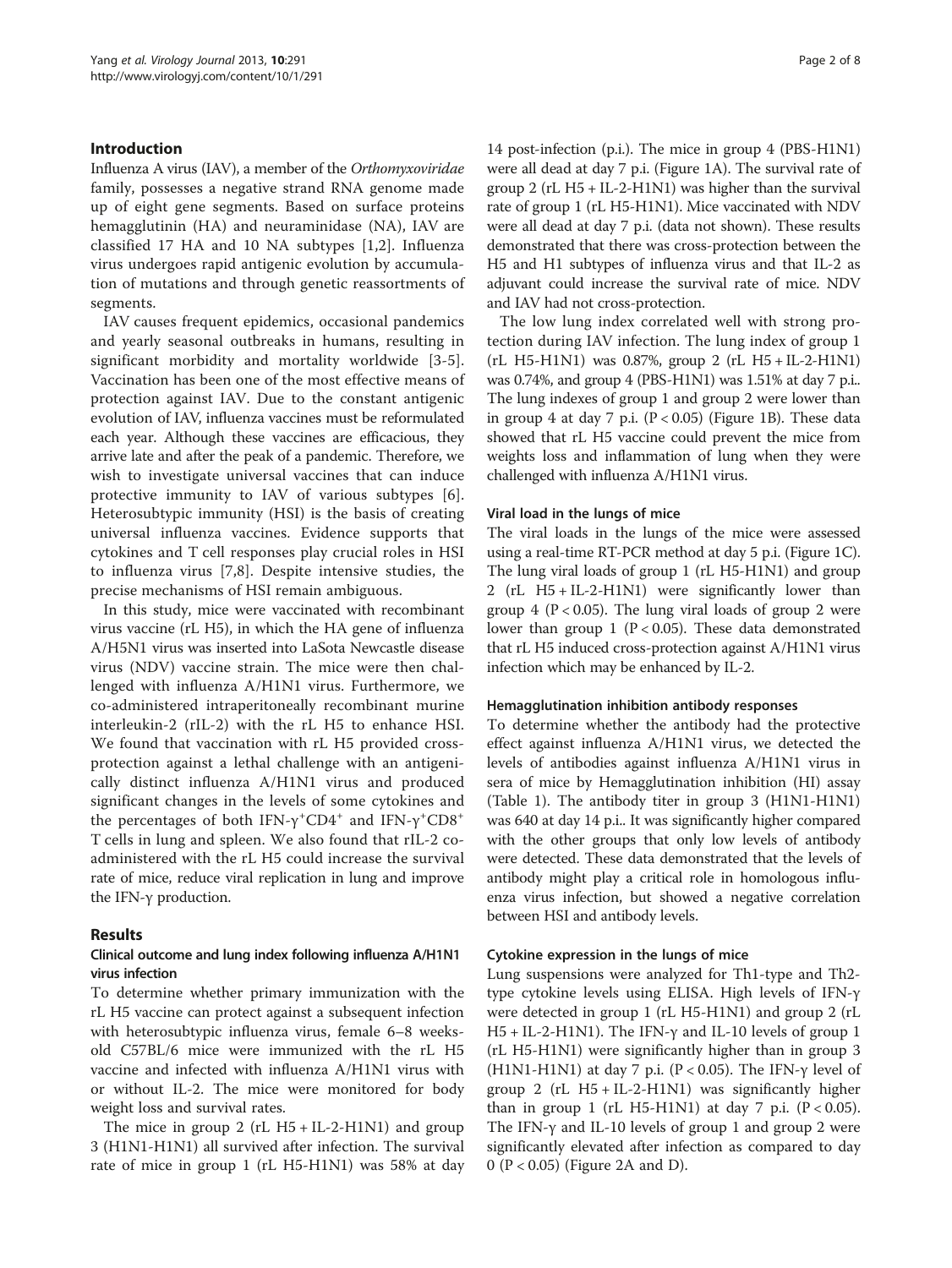<span id="page-2-0"></span>

The IL-2 and IL-4 levels were not significantly different in all groups of mice (Figure [2](#page-3-0)B and C). These results suggested that IFN-γ and IL-10 may play roles in HSI. IL-2 co-administrated with rL H5 vaccine could improve the IFN-γ production.

# The percentages of both IFN- $\gamma^+$ CD4<sup>+</sup> T cells and IFN- $\gamma^+$ CD8<sup>+</sup> T cells in spleen

To investigate the roles of Th1 lymphocytes and cytotoxic T-lymphocytes (CTL) in HSI to influenza virus, the percentages of IFN- $\gamma$ <sup>+</sup>CD4<sup>+</sup> and IFN- $\gamma$ <sup>+</sup>CD8<sup>+</sup> T cells in spleen were assessed using flow cytometry. The percentages of  $IFN-\gamma^+CD4^+$  and  $IFN-\gamma^+CD8^+$  T cells had not significant change at day 5 p.i.. The percentages of IFN-γ<sup>+</sup> CD4<sup>+</sup> T cells of mice group 1 (rL H5-H1N1) and group 2 (rL  $H5 + IL-2-H1N1$ ) were significantly higher than in group 3 (H1N1-H1N1) and group 4 (PBS-H1N1) at day 7 p.i.  $(P < 0.05)$  (Figure [3A](#page-4-0)). The percentages of IFN-γ<sup>+</sup> CD8<sup>+</sup> T cells of mice group 1 (rL  $H5-H1N1$ ) and group 2 (rL  $H5+IL-2-H1N1$ ) were significantly higher than in group 4 (PBS-H1N1) at day 7 p.i. (P < 0.05) (Figure [3B](#page-4-0)). These data demonstrated

that rL H5 vaccine induced high frequencies of Th1 cells and CTL.

# **Discussion**

HSI to influenza virus can be successfully induced by live or inactivated whole influenza viruses or DNA vaccines in different kinds of animals [\[9](#page-6-0)-[13\]](#page-6-0). In our research, we primed mice with NDV-based recombinant virus vaccine expressing HA gene of influenza A/H5N1

| Table 1 Antibody titers in sera of mice infected with H1 |  |  |
|----------------------------------------------------------|--|--|
| influenza virus                                          |  |  |

| <b>Experimental</b> | Antibody titers against H1 virus (HI) |        |  |  |
|---------------------|---------------------------------------|--------|--|--|
| group               | Day 7                                 | Day 14 |  |  |
| rLH5-H1N1           | $<$ 40                                | $<$ 40 |  |  |
| rLH5 + IL-2-H1N1    | $<$ 40                                | $<$ 40 |  |  |
| H1N1-H1N1           | 320                                   | 640    |  |  |
| PBS-H1N1            | n.d.                                  | n.d.   |  |  |
| IL-2-H1N1           | $<$ 40                                | n.d.   |  |  |

A titer of <40 represents the lower limit of detection.

n.d. = not done. Animals did not survive until these time points.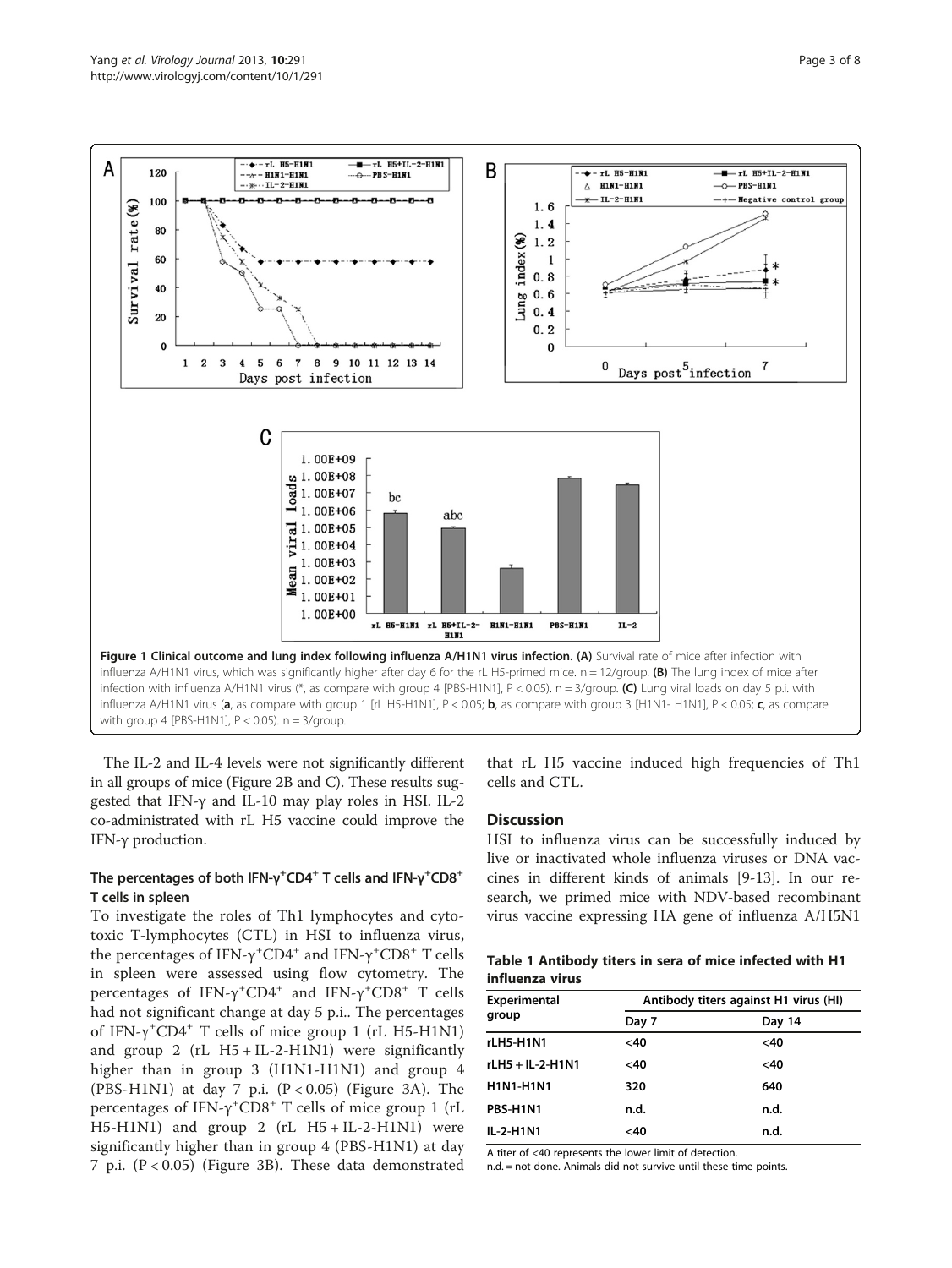<span id="page-3-0"></span>

virus(rLH5), and induced cross-protection to influenza A/H1N1 virus infection from severe disease, death and viral replication in the lungs. Ge et al. [\[14](#page-6-0)] demonstrated that the NDV portion of rLH5 vaccine protected mice from NDV infection and could not provide protection from influenza A/H5N1 virus infection. We also found that the NDV portion of vaccine does not elicit crossprotection against influenza A/H1N1 virus infection (data not shown). Therefore, the protective efficacy of HSI in our experiments was induced by gene of influenza virus in rLH5 vaccine.

Current vaccines generate neutralizing antibodies directed against viral HA and NA surface glycoproteins of homologous influenza viruses [\[15](#page-6-0)]. According to Genbank (ADG59526.1 and AAC53844.1), the amino acid homology of HA of A/Font Monmouth/1/1947 (H1N1) and A/Bar-headed goose/Qinghai/3/2005 (H5N1) was 62%. In this study, antibodies against influenza A/H1N1 virus in sera were determined by HI assay after infection. The results showed a strong antibody response to influenza A/H1N1 virus in group 3 (H1N1-H1N1) that played a critical role in immune responses to homologous influenza virus infection. We observed low or undetectable levels of antibodies to influenza A/H1N1 virus in the other groups. It indicated a negative correlation between HSI and antibody levels.

We found that the IFN- $\gamma$  and IL-10 levels in the lung samples from group 1 (rL H5-H1N1) and group 2 (rL H5 + IL-2-H1N1) were significantly high after infection in comparison to the other groups . IFN-γ, a Th1 cytokine, can enhance the phagocytic function of macrophages and

the cytotoxic effect of NK cells. CTL, which can lyse target cells and prevent spread of influenza virus in vivo, can be activated by IFN- $\gamma$  [\[8](#page-6-0),[16-](#page-6-0)[18](#page-7-0)]. IL-10 is an antiinflammatory cytokine. Although IL-10 is a Th2 cytokine, it can inhibit the generation of inflammatory mediators and prevent imbalances of the inflammatory reaction [[19](#page-7-0)]. High levels of IFN-γ and IL-10 can help clear influenza virus, combat excessive inflammation and promote recovery.

T-cell-mediated immune responses are an important factor in HSI to influenza virus. IFN- $\gamma^*$ CD4<sup>+</sup> T cells are Th1 cells and IFN- $\gamma$ <sup>+</sup>CD8<sup>+</sup> T cells are effector CTL that are critical features of an adaptive immune system [[20](#page-7-0)-[22](#page-7-0)]. In this study, high frequencies of activated IFN-γ<sup>+</sup>CD4<sup>+</sup> and IFN-γ<sup>+</sup>CD8<sup>+</sup> T cells in mice of group 1 (rL H5-H1N1) and group 2 (rL  $H5 + IL-2-H1N1$ ) were elicited by influenza A/H1N1 virus challenge. It indicated that T-cellmediated immunity might play an important role in cross-protection between different subtypes of influenza virus.

Vaccines that broadly induce cross-reactive T cell responses are usually directed against conserved viral epitopes of internal proteins, such as NP proteins [[23,24\]](#page-7-0). De Groot et al. [[25\]](#page-7-0) reported that the HA also possesses cross-conserved T-cell epitopes [\[26](#page-7-0)-[28\]](#page-7-0). We had found that there was no correlation between the levels of antibody and HSI against influenza virus. And our results showed that the levels of IFN-γ and the percentages of both IFN-γ<sup>+</sup>CD4<sup>+</sup> and IFN-γ<sup>+</sup>CD8<sup>+</sup> T cells in group 1 (rL H5-H1N1) and group 2 (rL H5 + IL-2-H1N1) increased significantly after infection. We speculate that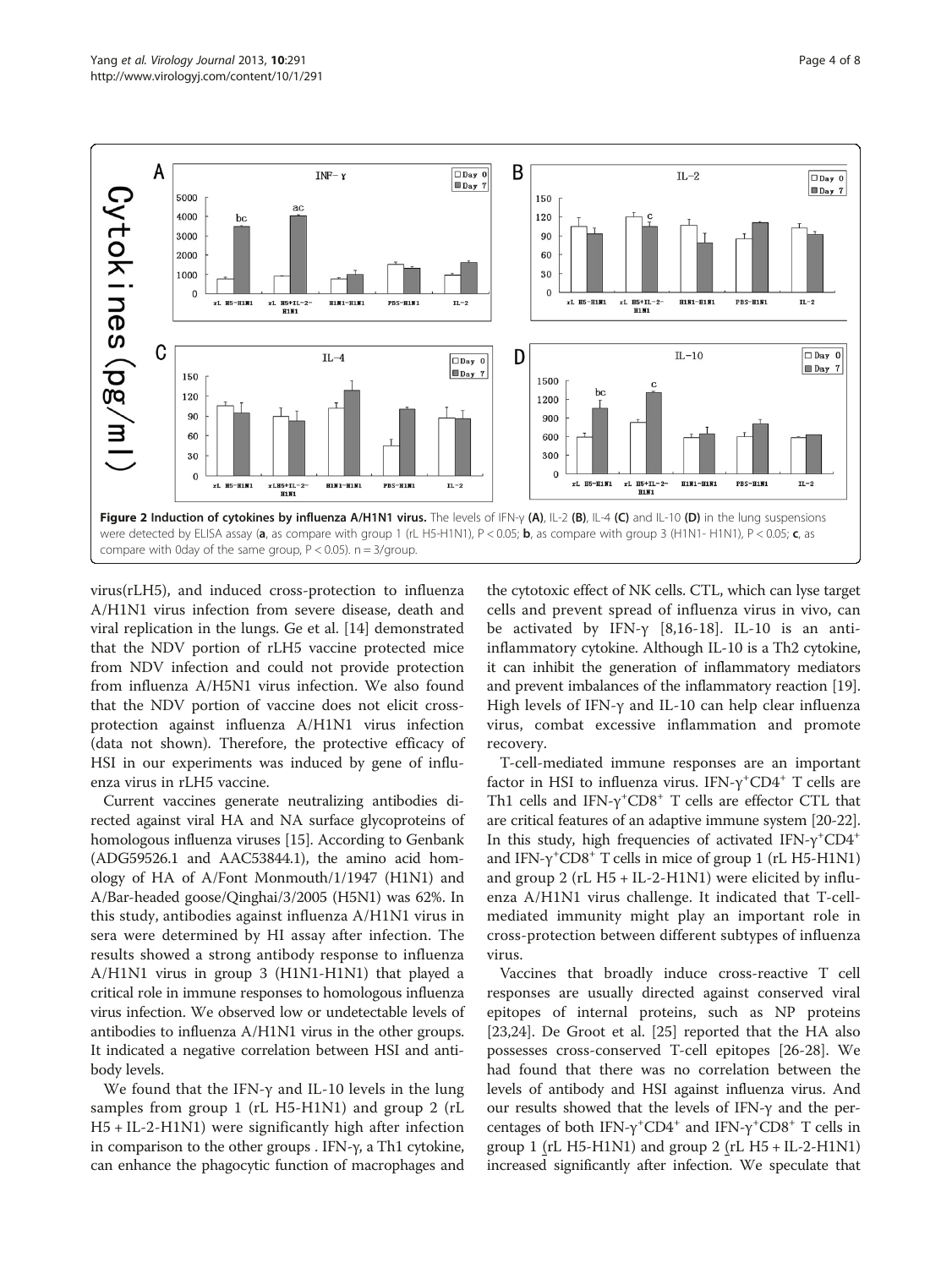<span id="page-4-0"></span>

the cross-protection against heterosubtypic influenza A/H1N1 viruses in mice may be due to cross-conserved T-cell epitope sequences in HA.

Some researchers have used various adjuvants such as IL-2, IL-12, GM-CSF or the heat-labile enterotoxin from enterotoxigenic Escherichia coli to improve immune responses [\[29,30\]](#page-7-0). In this study, we selected rIL-2 as an adjuvant to enhance HSI. We found that the mice in the group that co-administered with IL-2 had higher survival rates, lower viral loads and greater amount of IFN-γ production. Henke et al. [\[31](#page-7-0)] reported that IL-2 increased the efficacy of DNA immunization to prevent influenza virus infections, IL-2 as an adjuvant for vaccination can stimulate the proliferation and activation of T cells, NK cells and macrophage. It can also enhance cellular immunity [[32](#page-7-0)]. Further studies will be done to clarify the mechanism that IL-2, as an adjuvant, enhance HSI.

In summary, rLH5 vaccine induced cross-protective immune response against heterosubtypic influenza A/H1N1 virus infection in mice, and this cross-protection was improved with IL-2 as an adjuvant. T cell immunity may play an important role in HSI against influenza virus. Further studies will be necessary to determine the most effective cross-conserved T-cell epitope to HSI and the precise mechanism of HSI.

# Materials and Methods

# Mice

Healthy female C57BL/6 mice 6–8 weeks of age were obtained from the Laboratory Animal Center of China Medical University. Mice were bred and/or housed under specific pathogen-free (SPF) conditions until the day of sacrifice. The Institutional Ethics Committee for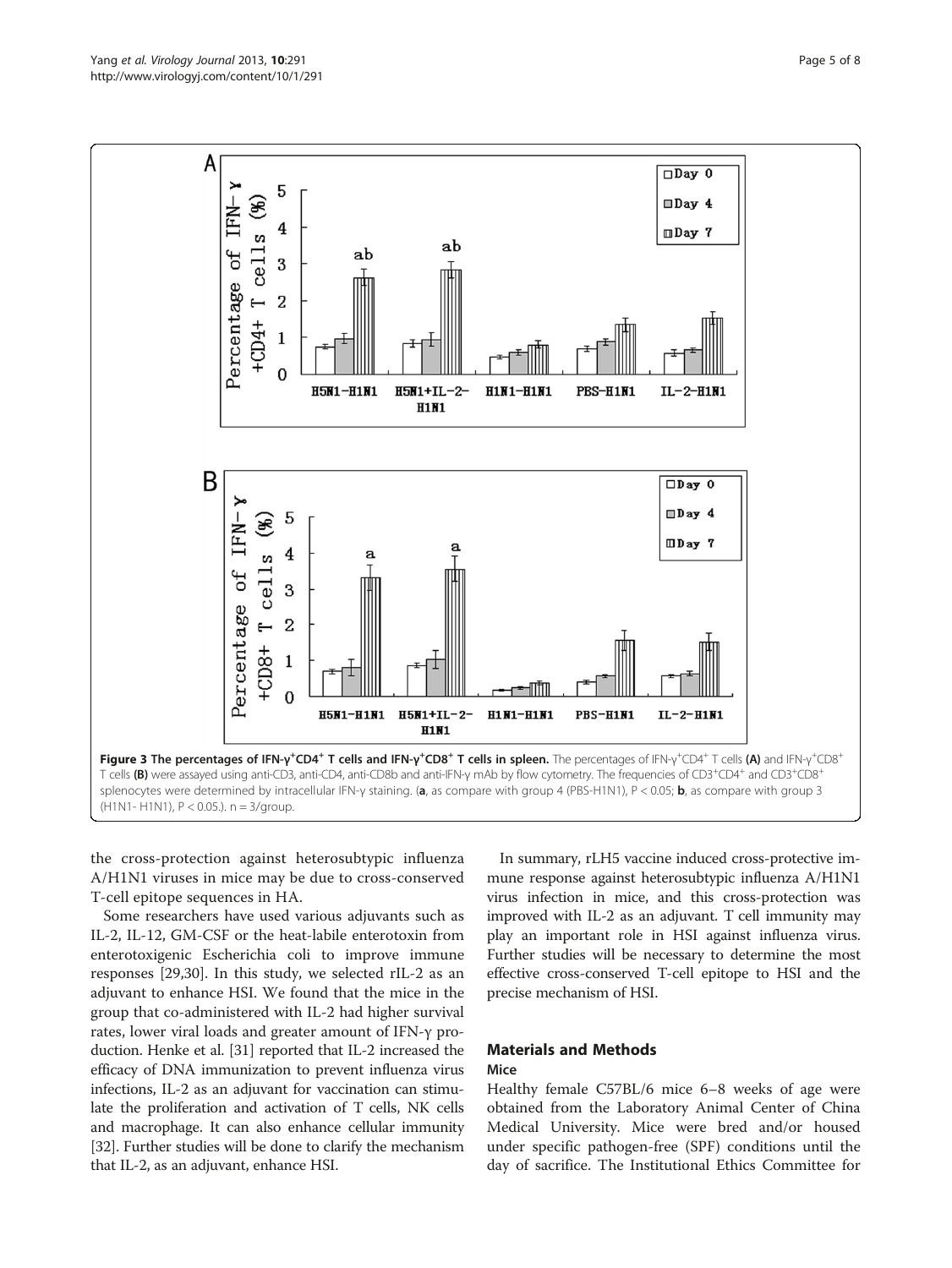Animal Use and Care approved all animal-related experiments and procedures.

# Influenza virus and vaccine

Influenza viruses A/Font Monmouth/1/1947 (A/FM/1/ 47) (H1N1) were propagated in the allantoic cavity of 10 day-old embryonated SPF chicken eggs at 34°C, and allantoic fluid was harvested after 2–3 days. Fifty percent egg infectious dose  $(EID_{50})$  titers were determined by serial titration of viruses in eggs and calculated by the method of Reed and Muench [[8\]](#page-6-0).

rL H5 vaccine was purchased from Harbin Veterinary Research Institute. HA open reading frame from A/Barheaded goose/Qinghai/3/2005 (H5N1) were inserted into the intergenic region between the P and M genes of the LaSota NDV vaccine strain.

### Immunization and challenge of mice

Mice were anesthetized by intraperitoneal injection with tribromoethanol (Avertin; 250 to 300 μl per mouse) [\[33](#page-7-0)]. Mice were intranasally inoculated with  $10^{6.0}$  EID<sub>50</sub> of rL H5 vaccine in a volume of 50 μl. Three weeks later, the mice were re-immunized in the same manner with the same amount of the vaccine. Two weeks after re-immunization, mice were intranasally infected with  $10^{4.8}$  EID<sub>50</sub> of influenza A/H1N1 virus in a volume of 50 μl. Mice were divided into six groups (Table 2). Group 1 (rL H5-H1N1): Mice were primed with rL H5 vaccine and infected with influenza A/H1N1 virus as described above; Group 2 (rL H5 + IL-2-H1N1): Mice were primed with rL H5 vaccine and 160 U of rIL-2 in a volume of 100 μl PBS was co-administered intraperitoneally 3 days after the primary and secondary immunization. Mice were challenged with influenza A/H1N1 virus as in group 1; Group 3 (H1N1-H1N1): Mice were intranasally inoculated with  $10^{2.8}$  EID<sub>50</sub> of influenza A/H1N1 virus in a volume of 50 μl and were challenged with influenza A/H1N1 virus as

| <b>Table 2 Experimental groups</b> |  |  |  |  |  |  |
|------------------------------------|--|--|--|--|--|--|
|------------------------------------|--|--|--|--|--|--|

| Experimental<br>group           | Vaccination                  | <b>H1N1</b><br>challenge |   |           |
|---------------------------------|------------------------------|--------------------------|---|-----------|
|                                 | Recombinant<br>virus vaccine | Adjuvant H1N1            |   |           |
| Group 1<br>(rLH5-H1N1)          | $\ddot{}$                    |                          |   | $\ddot{}$ |
| Group 2<br>$(rLH5 + IL-2-H1N1)$ | $\ddot{}$                    | $\ddot{}$                |   | $\ddot{}$ |
| Group 3<br>(H1N1-H1N1)          |                              |                          | + | $\ddot{}$ |
| Group 4<br>(PBS-H1N1)           |                              |                          |   | $\ddot{}$ |
| Group 5<br>(IL-2-H1N1)          |                              | $\ddot{}$                |   | $\ddot{}$ |
| Group 6                         |                              |                          |   |           |

in group 1 [\[20\]](#page-7-0); Group 4 (PBS-H1N1): Mice were given PBS in a volume of 50 μl and were challenged with influenza A/H1N1 virus as in group 1; Group 5 (IL-2-H1N1): Mice were injected intraperitoneally with rIL-2 in the same manner as group 2 and were challenged with influenza A/H1N1 virus as in group 1; Group 6: Negative control group.

Mice  $(n = 12/$ group) were monitored daily for body weight and survival rates after infection. At day 0, 5 and 7 p.i., mice were euthanized and their lungs and spleen were resected.

#### Lung index assays

Three mice from each group were euthanized and their lungs were weighed. Lung index is expressed as percentage of weight, according to the formula: lung weight/ body weight × 100%.

#### HI assay

Mice  $(n = 3)$  from each group were bled via the orbital sinus vein and the sera were collected at day 7 and 14 p.i.. HI assay was performed as previously described [[34,35\]](#page-7-0).

#### Cytokine assays

Intact lungs of mice  $(n = 3)$  from each group were prepared to assess cytokine levels at days 0 and 7 p.i.. Whole lungs were homogenized using a conventional method [\[36](#page-7-0)]. Homogenates were centrifuged at 300 g for 10 min., and supernatants were collected. The amounts of interferon-γ (IFN-γ), IL-2, IL-4 and IL-10 in lung suspensions were measured using ELISA as described previously [\[34\]](#page-7-0).

#### Flow-cytometric analysis

The virus-specific IFN- $\gamma$ <sup>+</sup>CD4<sup>+</sup> and IFN- $\gamma$ <sup>+</sup>CD8<sup>+</sup> T cells were analyzed using flow cytometry. Splenocytes of mice  $(n = 3)$  from each group were collected at day 0, 5 and 7 p.i.. Single-cell suspensions were prepared as previously de-scribed [[9](#page-6-0)].  $1 \times 10^6$  splenocytes were plated to a 96-well flat-bottom plate and stimulated with infectious influenza A/H1N1 virus at an MOI of 0.1 in 200 μl volume for 21 h [[27](#page-7-0)]. Bredfeldin A (BD GolgiPlug) was added at a final concentration of 1 μg/ml for the last 5 h of incubation to block protein transport. Cells were stained intracellularly for fluorescein isothiocyanate (FITC)-anti-INF-γ after surface staining for Peridinin-Chlorophyll-Protein Complex (PerCP)-anti-CD3, phycoerythrin (PE)-anti-CD4 or PEanti-CD8b (Becton Dickinson). Stained cells were quantified using a FACS Calibur (BD Biosciences) and analysed using the FlowJo software (Treestar).

#### Virus quantification assays

Lung suspensions of mice  $(n = 3)$  from each group were prepared at day 5 p.i.. Influenza virus in the lung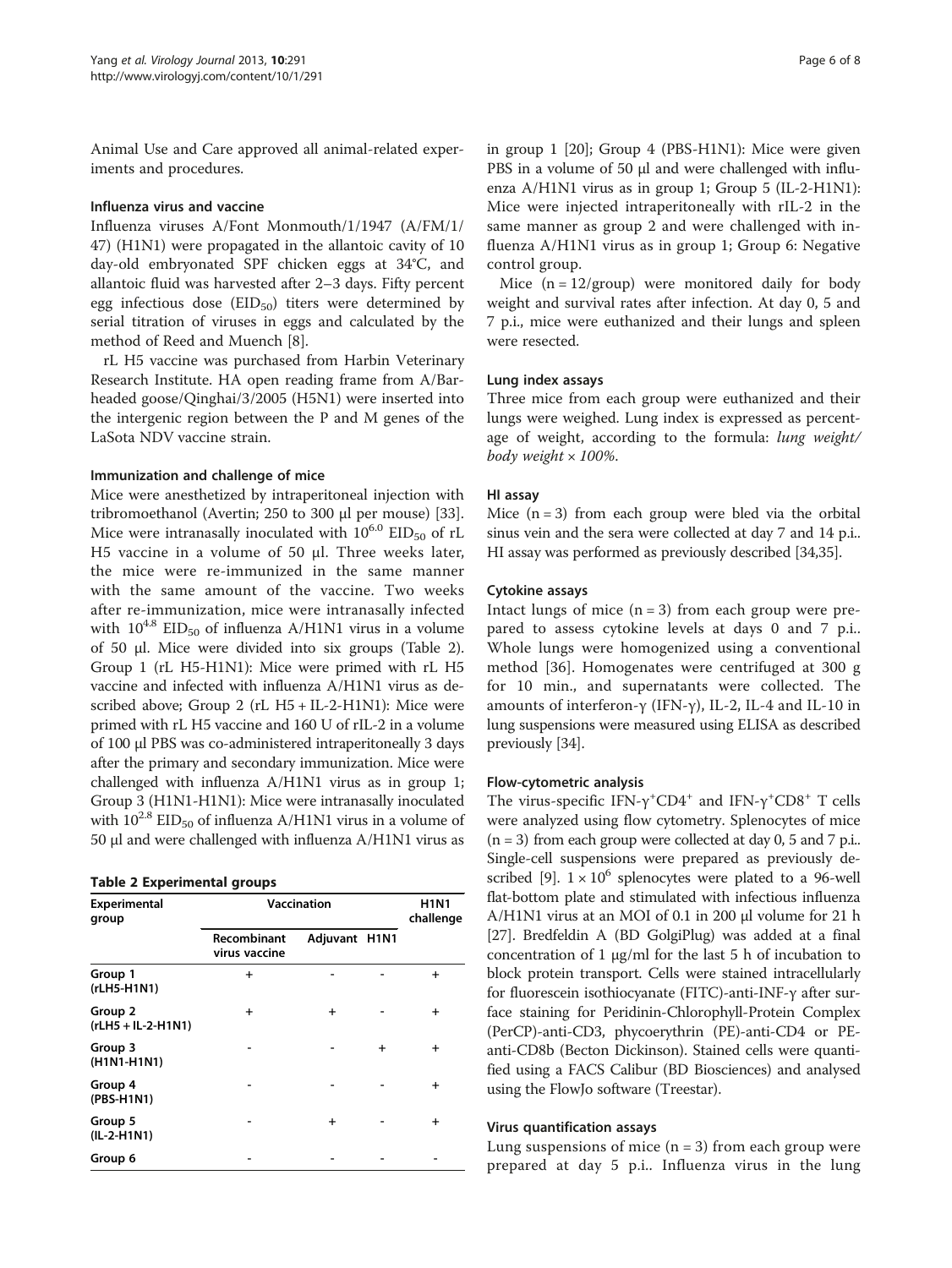<span id="page-6-0"></span>suspensions was quantified using real-time RT-PCR [[37](#page-7-0)]. Total virus RNA was prepared using the RNAiso Plus (TaKaRa) following the manufacturer's instructions. The primer sequences used for RT-PCR and quantitative real time PCR of the viral NP gene were 5′-CTGAGAA GCAGGTACTGGGC-3′ (sense) and 5′-CTGCATTGTC TCCGAAGAAAT-3′ (antisense).

Real-time RT-PCR was performed using the SYBR® PrimeScript® RT-PCR kit (Perfect Real Time, TaKaRa). A 20 μl reaction volume was prepared according to the manufacturer's instructions. Cycling conditions for realtime RT-PCR were as follows: 37°C for 15 min, 85°C for 5 s, 95°C for 30 s followed by 40 cycles of 95°C for 5 s, 55°C for 34 s. Real-time RT-PCR was conducted using the ABI 7500 and the data were analyzed using ABI software.

Conventional RT-PCR was carried out using the extracted RNA and primers as described above. The concentration of the RT-PCR product was determined by measuring the OD at 260 nm using a spectrophotometer (Eppendorf) [[38](#page-7-0)]. Serial 10-fold dilutions of the product DNA with EASY dilution (TaKaRa) were used in real-time PCR and the standard curve generated from the amplification plot.

# Statistical analysis

Statistical analyses were carried out using the SPSS 17.0 software. The differences between values were evaluated through a one-way analysis of variance (ANOVA) followed by pair-wise comparison with the Student-Newman-Keuls test. P < 0.05 was considered statistically significant and all values are expressed as means ± SEM. All experiments were performed at least three times.

#### Abbreviations

HIS: Heterosubtypic immunity; rL H5: Recombinant virus vaccine; HA: Hemagglutinin; NA: Neuraminidase; NDV: Newcastle disease virus; HI: Hemagglutination inhibition; IAV: Influenza A virus; rIL-2: Interleukin-2; SPF: Specific pathogen-free; EID<sub>50</sub>: Fifty percent egg infectious dose; PBS: Phosphate-buffered saline; p.i.: Post-infection; IFN-γ: Interferon-γ; CTL: Cytotoxic T-lymphocytes.

#### Competing interests

None of the authors has a financial or personal competing interest related to this study.

#### Authors' contributions

SY proposed the idea, analyzed and interpreted the data and wrote the manuscript, HJ revised the manuscript critically for important intellectual content and study design. YY, KX and SL participated in data analysis and interpretation of data. SN and ZG revised the manuscript. SY and SN administrative, technical, or materiel support and revised the manuscript. All authors read and approved the final manuscript.

#### Acknowledgements

We gratefully acknowledge the financial support of Ministry of Education of the Peoples Republic of China (20102104110018). We gratefully acknowledge the technical assistance from Yaming Cao, Fengping Shan, Miao Li and Jun Liu. We also acknowledge BioMed Proofreading for native English-speaking experts' edition.

#### Author details

<sup>1</sup>Department of Pathogen Biology, China Medical University, Shenyang Liaoning, PR China. <sup>2</sup> Department of animal husbandry and veterinary, Liac Ning Medical University, Jin Zhou, Liaoning, PR China.

#### Received: 20 June 2013 Accepted: 16 September 2013 Published: 22 September 2013

#### References

- 1. Tong SX, Li Y, Rivailler P, Conrardy C, Castillo DA, Chen LM, Recuenco S, Ellison JA, Davis CT, York IA, Turmelle AS, Moran D, Rogers S, Shi M, Tao Y, Weil MR, Tang K, Rowe LA, Sammons S, Xu X, Frace M, Lindblade KA, Cox NJ, Anderson LJ, Rupprecht CE, Donis RO: A distinct lineage of influenza A virus from bats. Proc Natl Acad Sci U S A 2012, 109:4269–4274.
- 2. Zhu XY, Yu WL, McBride R, Li Y, Chen LM, Donis RO, Tong S, Paulson JC, Wilson IA: Hemagglutinin homologue from H17N10 bat influenza virus exhibits divergent receptor-binding and pH-dependent fusion activities. Proc Natl Acad Sci U S A 2013, 110:1458–1463.
- 3. He W, Han H, Wang W, Gao B: Anti-influenza virus effect of aqueous extracts from dandelion. J Virol 2011, 8:538-558.
- 4. Manicassamy B, Medina RA, Hai R, Tsibane T, Stertz S, Nistal-Villán E, Palese P, Basler CF, García-Sastre A: Protection of mice against lethal challenge with 2009 H1N1 influenza A virus by 1918-like and classical Swine H1N1 based vaccines. PLoS Pathog 2010, 6: http://dx.doi.org/10.1371/journal.ppat.1000745.
- 5. Palese P, Shaw ML: Orthomyxoviridae: the viruses and their replication. In Fields virology. 5th edition. Edited by Howley DMKM. ; 2007:1647–1689.
- 6. Bodewes R, Kreijtz JH, Geelhoed-Mieras MM, van Amerongen G, Verburgh RJ, van Trierum SE, Kuiken T, Fouchier RA, Osterhaus AD, Rimmelzwaan GF: Vaccination against seasonal influenza A/H3N2 virus reduces the induction of heterosubtypic immunity against influenza A/H5N1 virus infection in ferrets. J Virol 2011, 85:2695–2702.
- 7. Lu X, Edwards LE, Desheva JA, Nguyen DC, Rekstin A, Stephenson I, Szretter K, Cox NJ, Rudenko LG, Klimov A, Katz JM: Cross-protective immunity in mice induced by live-attenuated or inactivated vaccines against highly pathogenic influenza A(H5N1) viruses. Vaccine 2006, 24:6588–6593.
- 8. Seo SH, Peiris M, Webster RG: Proective cross-reactive cellular immunity to lethal A/Goose/Guangdong/1/96-like H5N1 influenza virus CD8+ T cell expressing gamma interferon. J Virol 2002, 76:4886–4890.
- 9. Kreijtz JH, Bodewes R, van den Brand JM, de Mutsert G, Baas C, van Amerongen G, Fouchier RA, Osterhaus AD, Rimmelzwaan GF: Infection of mice with a human influenza A/H3N2 virus induces protective immunity against lethal infection with influenza A/H5N1 virus. Vaccine 2009, 27:4983–4989.
- 10. Chen Q, Madson D, Miller CL, Harris DL: Vaccine development for protecting swine against influenza virus. Anim Health Res Rev 2012, 13:181–195.
- 11. Hikono H, Mase M, Matsuu A, Nakayama M, Saito T: Intraocular vaccination with an inactivated highly pathogenic avian influenza virus induces protective antibody responses in chickens. Vet Immunol Immunopathol 2013, 151:83–89.
- 12. Huang B, Wang W, Li R, Wang X, Jiang T, Qi X, Gao Y, Tan W, Ruan L: Influenza A virus nucleoprotein derived from Escherichia coli or recombinant vaccinia (Tiantan) virus elicits robust cross-protection in mice. J Virol 2012, 9:322–334.
- 13. Prabakaran M, Kolpe AB, He F, Kwang J: Cross-protective efficacy of bivalent recombinant baculoviral vaccine against heterologous influenza H5N1 challenge. Vaccine 2013, 31:1385–1392.
- 14. Ge J, Deng G, Wen Z, Tian G, Wang Y, Shi J, Wang X, Li Y, Hu S, Jiang Y, Yang C, Yu K, Bu Z, Chen H: Newcastle disease virus-based live attenuated vaccine completely protects chickens and mice from lethal challenge of homologous and heterologous H5N1 avian influenza viruses. J Virol 2007, 81:150–158.
- 15. Teijaro JR, Verhoeven D, Page CA, Turner D, Farber DL: Memory CD4 T cells direct protective responses to influenza virus in the lungs through helper-independent mechanisms. J Virol 2010, 9:9217–9220.
- 16. Rimmelzwaan GF, Boon AC, Geelhoed MM, Voeten JT, Fouchier RA, Osterhaus AD: Human airway epithelial cells present antigen to influenza virus-specific CD8+ CTL inefficiently after incubation with viral protein together with ISCOMATRIX. Vaccine 2004, 29:2769–2775.